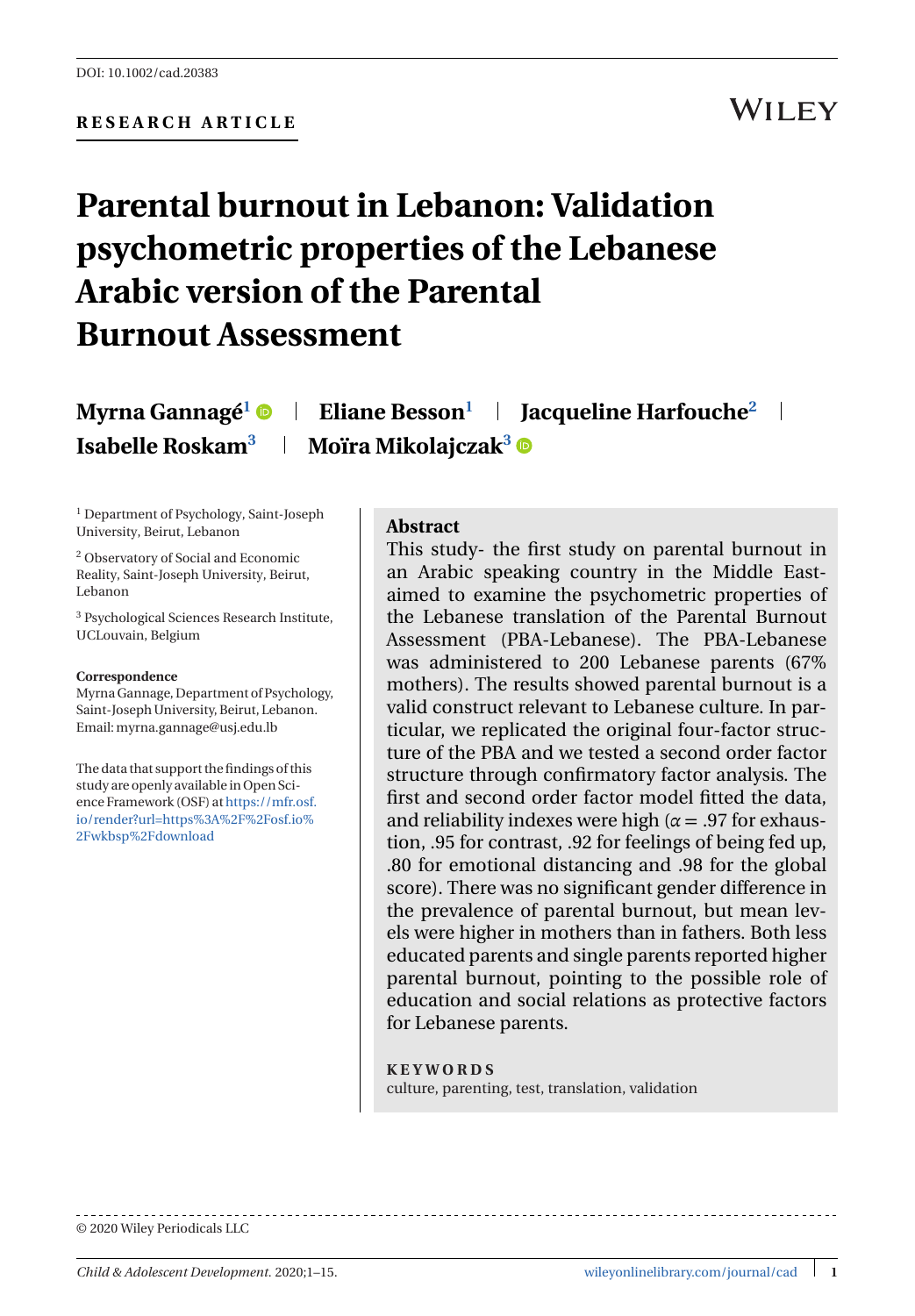#### **1 PARENTING IN LEBANON**

Lebanon has been known for strong familial and social ties as well as high religiosity, all of which are presumed to serve as protective factors for mental health. The Lebanese society is a pluralist, multi-community society. There are 18 officially recognized religious groups, which can be classified into three distinct categories: Christian, Muslim, and Druze communities. Although religion plays an important role in Lebanon, family is the main and primary group entity for identification (Tannous, [1942,](#page-13-0) cited by Zaatari, [2018;](#page-13-0) Zaatari, [2006\)](#page-13-0). Family plays a predominant role in the education of the child and the transmission of values. In Lebanon, family identity is much more important than personal or any other identity. Each family has a number of anchor points. These attributes function as signs of recognition from which an individual's unique identity can be inferred (Gannagé, [1999\)](#page-12-0).

Despite the importance of the family in Lebanon, there are relatively few published studies on families or parenting. In 1967, Mounir Chamoun distinguished the rural family, the recently urbanized family, and the urban family. The rural family is patriarchal. Its main values are honor and solidarity. Recently urbanized families with strong ties to their country origins continue most of their rural traditions. Urban families who have a long history in the city are open to other societies and raise their children as individuals in line with the rights of liberty, autonomy, and personal development, regardless of the child's gender.

Over the last decades, Lebanese families linearly evolved toward more modernity (Zaatari, [2018\)](#page-13-0), with a change from traditional values to modern values, identified as a move away from family identification to a civic one and from gender inequality to parity. Women participated to this evolution. The "culture of motherhood" used to constitute a very important avenue for women's participation in civil society. However, post-civil war transformations, religious identity and harsh economic conditions in Lebanon have promoted behaviors allowing women to better evade patriarchal structures and continue to be creative agents of social change.

This being said, family remains of utmost importance in Lebanon, especially after the war. It seems important here to specify that the war in Lebanon started in 1975 and stopped in 1991 in all the country. During those 16 years, residential neighborhoods, schools, hospitals, and other institutions were often systematically shelled. Active life could neither stop, nor follow a normal course. The uncertainty, on a practically daily basis, made projection into the future difficult. Danger was a part of daily life. This situation resulted in a strengthening of nuclear family ties (Gannagé, [2019\)](#page-12-0). The support provided by family members and to a larger extent by friends and neighbors helped the parents overcome difficult circumstances. Unfortunately, in the last decade, this support was reduced because of economic crisis and long working hours. The experience of parenting became more intense and more stressful and, at the same time, social support was not able to play a significant role in alleviating parental psychological distress. This makes the study of parental burnout particularly relevant in Lebanon.

This research—the first on parental burnout in an Arabic speaking country in the Middle East—aimed to examine the psychometric properties of the Lebanese translation of the parental burnout assessment (PBA-Lebanese) by replicating the work of Roskam, Raes, and Mikolajczak [\(2017\)](#page-13-0) among a sample of Lebanese mothers and fathers. To this end, we assessed whether the four interrelated factors of the PBA (i.e., emotional exhaustion, contrast, feelings of being fed up and emotional distancing) could also be found in a sample of 200 Lebanese parents. Next, we tested the relationships between socio-demographic factors (age, gender, number of children, nationality, marital status, type of family) and parental burnout. We also examined preliminary cut-offs and the prevalence of parents reporting burnout in the Lebanese context.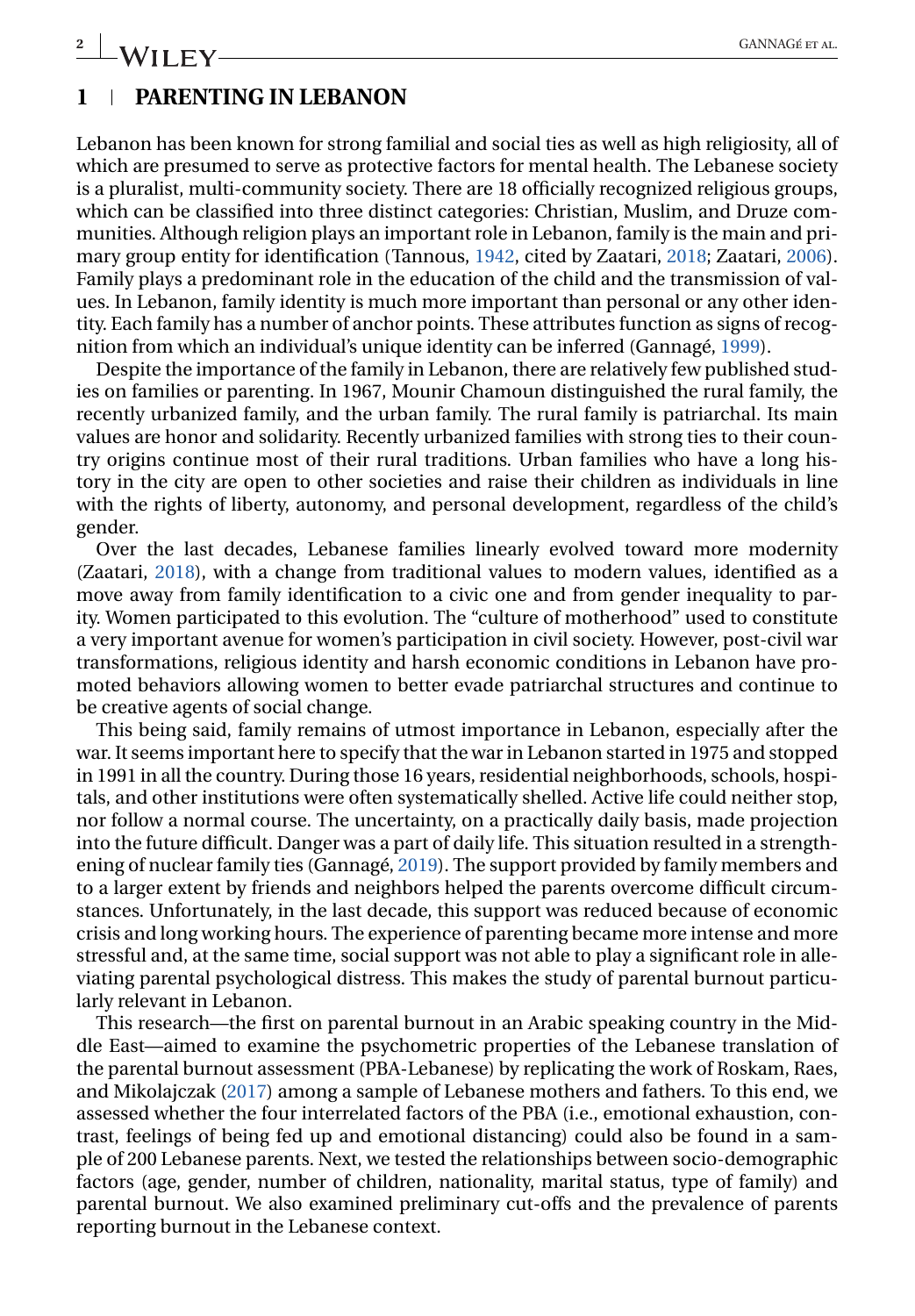#### **2 PARENTAL BURNOUT**

Ordinary stressors specific to parenting such as shopping, preparing food, getting children home from school, managing the programs of different members of the nuclear family… are usually bearable by most of the parents, especially when balanced with the sense of "joy" that comes from many aspects of parenting, such as playing with children, watching them grow up, being healthy, etc. (Mikolajczak & Roskam, [2018\)](#page-13-0). Nevertheless, stressors specific to the contemporary life style make parenting more complex and stressful; in fact, parents must nowadays meet society's expectations by enabling their child to succeed in life. They must also satisfy the needs of their offspring, regardless of their emotional or physical conditions. In addition, they have to maintain a successful marital and professional life, as well as to find time for themselves to recharge their batteries. These stressors can make it difficult for parents to maintain balance. Parental stress increases significantly if the protective factors or parental resources are insufficient to meet the demands (risk factors). When there is a chronic imbalance of demands over resources, parents are thus at risk of burnout (Mikolajczak & Roskam, [2018\)](#page-13-0).

Research on parental burnout has only very recently become a subject of scientific interest (Pelsma, [1989](#page-13-0) for the only exception before 2007), with empirical results showing that chronic parental stress can lead to parental burnout (Lindström, Aman, & Norberg, [2011;](#page-13-0) Lindström, Åman, & Norberg, [2009;](#page-13-0) Norberg, Mellgren, Winiarski, & Forinder, [2014\)](#page-13-0).

Parental burnout encompasses four dimensions. The first is emotional and physical exhaustion: parents feel that being a parent requires too much investment; they feel emotionally exhausted from parenting and completely drained. The second dimension is an emotional distancing from their children: exhausted parents become less involved in the emotional relationship with their children; interactions are limited to functional aspects. The third dimension is a sense of ineffectiveness and a loss of fulfilment in the parental role: parents feel fed up with parenting, and they no longer enjoy being with their children. The fourth dimension relates to contrast with previous parental self: the parent does not recognize himself anymore in his actual parenting (Mikolajczak, Brianda, Avalosse, & Roskam, [2018;](#page-13-0) Roskam et al., [2017\)](#page-13-0).

Maslach and Jackson [\(1981\)](#page-13-0) specify that when the three factors, emotional exhaustion, emotional distancing, and lack of personal accomplishment originate and express in the work domain, the resulting condition is called job burnout; when they originate and express in the parental sphere, the resulting condition is called parental burnout. As shown by Roskam et al. [\(2017\)](#page-13-0) and by Roskam, Brianda, and Mikolajczak [\(2018\)](#page-13-0), parental burnout can be reliably measured. It forms a unique syndrome empirically and factorially distinct from job burnout, parenting stress and depression (Mikolajczak, Gross, Stinglhamber, Norberg, & Roskam, [2020\)](#page-13-0). The prevalence of parental burnout ranges between 8% and 36% (Lindström et al., [2011;](#page-13-0) Roskam et al., [2017\)](#page-13-0) depending on the type of parents studied (single parents, parents living with a partner, parents of severely ill or disabled children…). It affects both mothers and fathers (Lindström et al., [2011\)](#page-13-0), but mothers in greater proportion than fathers (Roskam & Mikolajczak, [2020\)](#page-13-0).

There are many risk factors related to parental burnout. Researchers have pointed out that families of a child diagnosed with a disability experience more instability, stress and dysfunction than ''typical'' families (Davis & Carter, [2008;](#page-12-0) Picardie et al, [2018\)](#page-13-0). Sociodemographic factors, single parenthood, financial difficulties, lack of professional activity, number of children under parent's care, age of parent and children, age of parents when the first child is born, health issues, parents' education, low emotional intelligence and poor perception of child's need, personality traits such as neuroticism, are all also risk factors that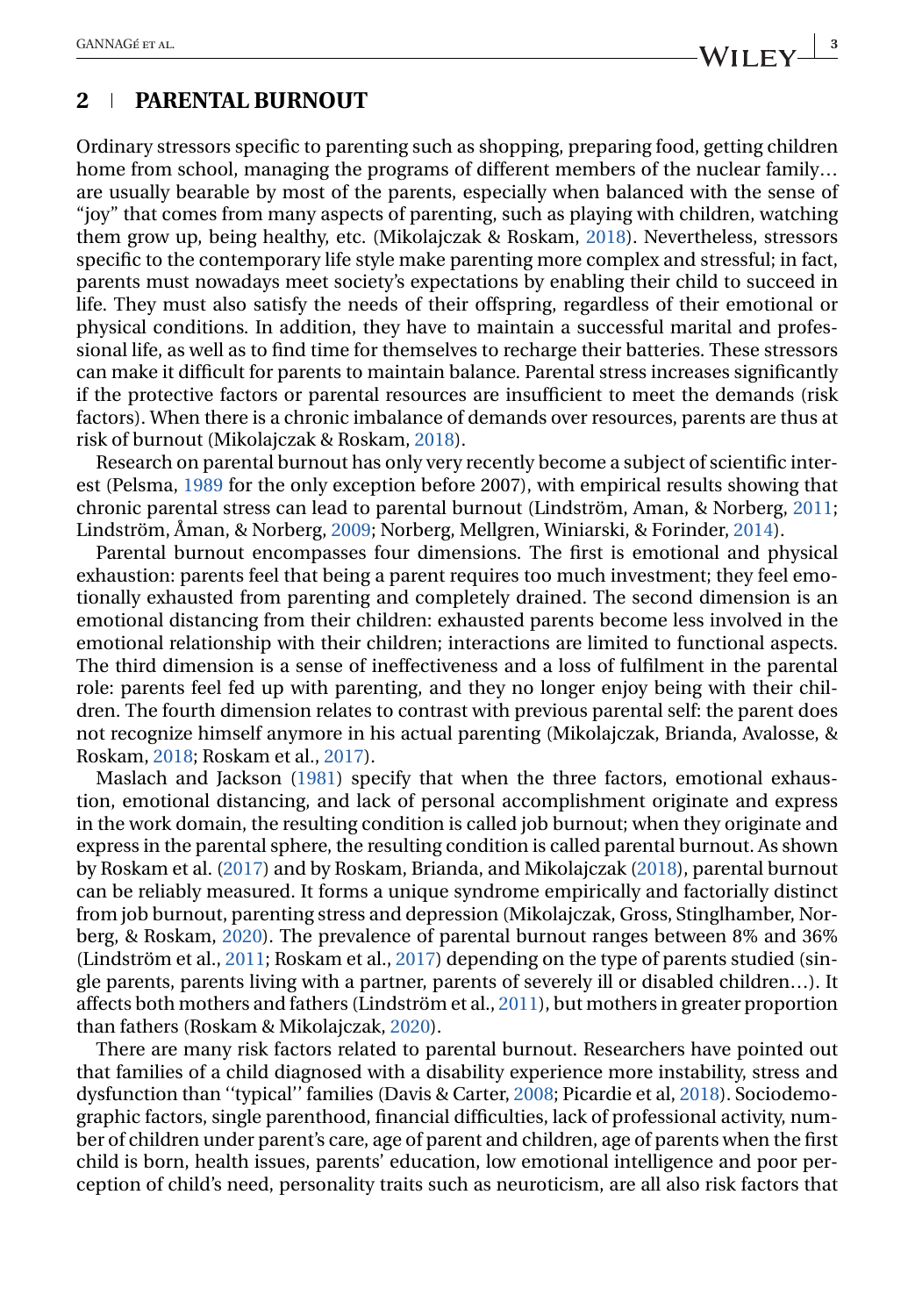have been associated to exhaustion and burnout (Sanchez Rodriguez, 2019; Le Vigouroux & Scola, [2018;](#page-13-0) Mikolajczak, Raes, Avalosse, & Roskam, [2017\)](#page-13-0).

Parental burnout can have serious consequences for both parent and child, notably in terms of neglect and violence toward one's children, whereas parents may have suicidal and escape ideation, addictions, sleep disorders, and marital conflicts (Mikolajczak et al., [2018;](#page-13-0) Mikolajczak, Gross, & Roskam, [2019\)](#page-13-0). Furthermore, the study conducted by Mikolajczak et al. [\(2018\)](#page-13-0) show that parental and job burnout have comparable effect on the parent him/herself, while parental burnout's effect on neglectful and violent behavior toward the child(ren) is much larger than that of job burnout. Parental burnout explains 31% of the frequency of neglectful and violent behavior toward children, while job burnout explains <1% (Mikolajczak et al., [2018\)](#page-13-0). These consequences highlight the need to dispose of reliable measures to diagnose parental burnout.

#### **3 ASSESSMENT OF PARENTAL BURNOUT**

The conceptualization and measurement of parental burnout was first inferred from that of job burnout (Norberg, [2007;](#page-13-0) Pelsma, [1989\)](#page-13-0). Roskam et al. [\(2017\)](#page-13-0) were the first authors to validate an instrument to measure parental burnout specifically. They first adapted the items of the Maslach Burnout Inventory© (MBI, Maslach, et al., 1986) so that all items referred unambiguously to the parental context. After two studies and a few item adaptations, the Parental Burnout Inventory (PBI, Roskam et al., [2017\)](#page-13-0) was born and validated. This scale contains 22 items assessing emotional exhaustion in one's parental role, emotional distancing from one's children and parental accomplishment or efficacy. Roskam et al. [\(2018\)](#page-13-0) went deeper into the conceptualization and measurement of parental burnout using an inductive approach, whereby they reconstructed the parental burnout phenomenon based solely on the experience of burned-out parents. The factorial analysis resulted into the Parental Burnout Assessment (PBA), a 23-item questionnaire assessing four dimensions among which two replicated the PBI, that is, exhaustion in parental role, emotional distancing from one's children, and two were somewhat different, that is, feelings of being fed up, and contrast. To date, the PBA is considered as the gold measure of parental burnout because of its background, good psychometric properties, and free access.

#### **4 METHOD**

#### **4.1 Sample**

Data were collected from a sample of 200 Lebanese parents (96% born in Lebanon): 66 fathers (33%) and 134 mothers (67%). The participants' ages ranged from 20 to 55 ( $M_{A\alpha\beta}$  = 37.51; *SD* = 8.40). 93.5% of participants were raising their child(ren) with a partner who was the other biological parent (two-parent family), 5% were single parents, 1% were in a stepfamily, and 0.5 % were in a multigenerational family. Overall, the participants had from 1 to 6 children (either biological or living in their household), aged from 0 to 36 years old (*MAge*  $= 10.56$ ; *SD* = 8.02) for the oldest and from 0 to 34 years old ( $M_{Aee} = 6.74$ ; *SD* = 5.86) for the youngest. The parents spent 2 to 16 hours per day with their child(ren)  $(M_{Hours} = 7.19$ ,  $SD = 2.44$ ). 69.5% of the parents lived in an average neighborhood, while the remaining participants either lived in a relatively prosperous neighborhood (24%) or in a relatively disadvantaged neighborhood (6.5%). 41.5% of participants were educated to secondary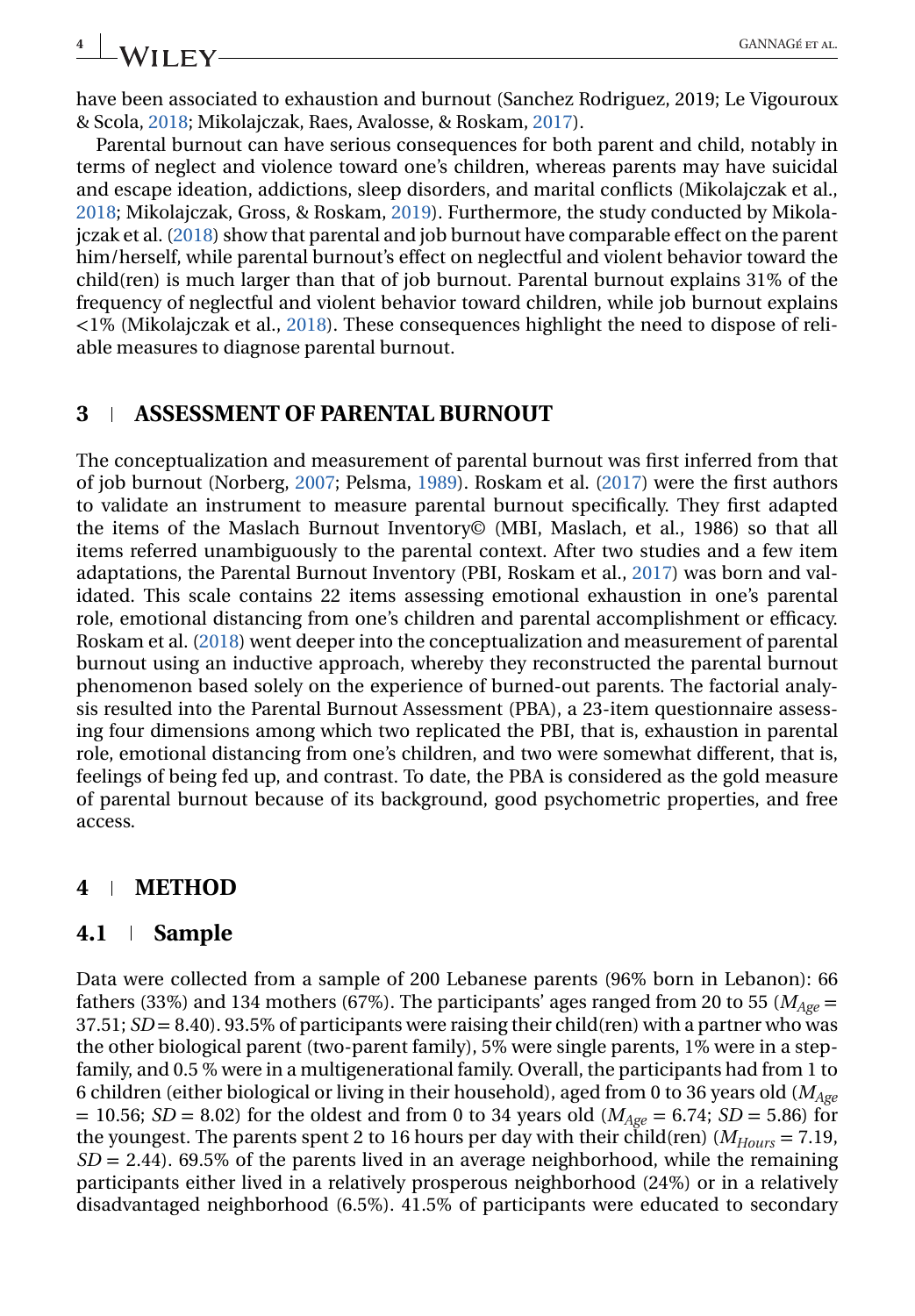level, 53.5% had a university degree, and 5.5% had a technical degree. 67.5% of the parents had a paid professional activity. On average, 1.21 (*SD* = .49) women and 1.00 man (*SD* = .28) were living in the household caring for the children on a daily basis. This means that some parents were supported in their parenting role by another woman (a grand-mother, an aunt, an au-pair) living in the household; there was never more than one man in the household.

#### **4.2 Procedure**

The current study was conducted as part of the International Investigation of Parental Burnout (IIPB), a consortium gathering 40 countries over the world. Parents were eligible to participate in the study only if they had (at least) one child still living at home. The informed consent they signed allowed participants to withdraw at any stage without having to justify their withdrawal. They were also assured that data would remain anonymous.

The translation of the survey from French to Arabic was achieved with a double check procedure. We translated the Questionnaire from French to Arabic and then from Arabic to French to check the faithfulness of the Arabic version to the original version. The Ethics Committee of the Saint-Joseph University of Beirut approved the study protocol. Data were collected over a 2-month period, from August 7, 2018 to September 15, 2018, by a team of seven data collectors managed by a supervisor. Parents were recruited from the six governorates that constitute the official divisions of the country: Beirut (20%), Mount Lebanon (45%), North Lebanon (10%), South Lebanon (10%), Nabatieh (7.5%) and the Beqaa (7.5%). Parents were interviewed face-to-face with on offline questionnaire developed on tablets on ISURVEY application in a mean duration of 30 min.

#### **4.3 Measures**

### **4.3.1 Socio-demographics**

Participants were asked about their age, gender, number of children, nationality, marital status (single, cohabiting, married, divorced, widowed), type of family (single-parent, living with the father/mother of the children, step-family), number of women and men in the household taking care of children on a daily basis, level of education, whether or not the parents had a paid professional activity, number of hours spent with the children on a daily basis, neighborhood (disadvantaged, average, prosperous).

*Parental burnout* was assessed with the Lebanese translation of the PBA (Roskam et al., [2018;](#page-13-0) see the Lebanese translation in the Appendix), a 23-item self-report. The PBA consists of four subscales: Emotional Exhaustion (9 items; e.g., *I feel completely run down by my role as a parent*), Contrast (6 items; e.g., *I'm no longer proud of myself as a parent*), Feelings of Being Fed Up (5 items; e.g., *I can't stand my role as father/mother any more*), and Emotional Distancing (3 items; e.g., *I do what I'm supposed to do for my child(ren), but nothing more*). Items are rated on 7-point Likert scales: never (0), a few times a year or less (1), once a month or less (2), a few times a month (3), once a week (4), a few times a week (5), every day (6). In the initial validation study conducted with French and English-speaking parents, Cronbach's alphas were .93, .93, .90, and .81 for the four subscales and .96 for the global score (i.e., the sum score of all PBA items) (Roskam et al., [2018\)](#page-13-0).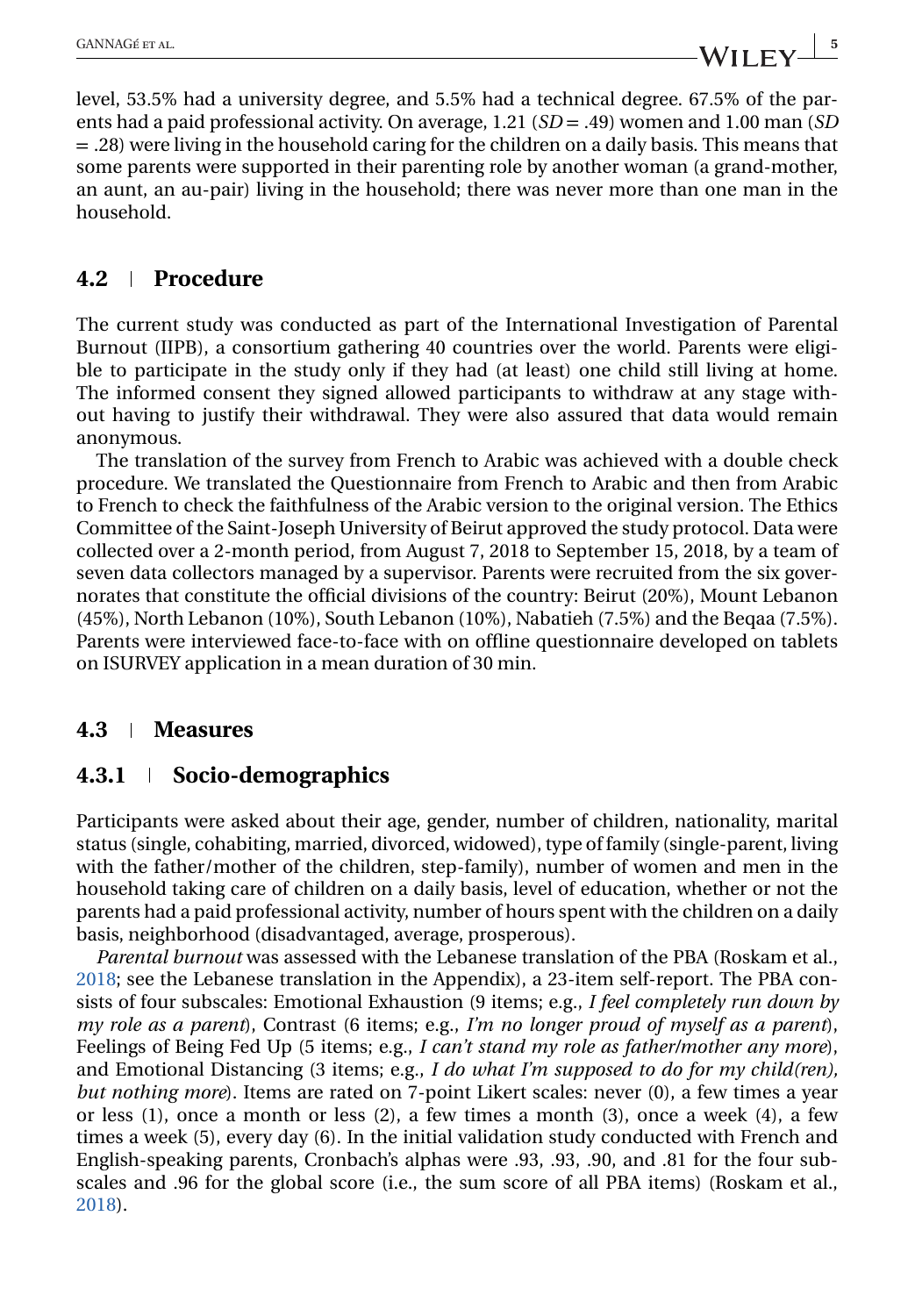# **6** GANNAGÉ ET AL.

#### **4.4 Data analyses**

We first performed a Confirmatory Factor Analysis (CFA) to examine to what extent the Lebanese data fit with the initial measurement model (Roskam et al., [2018\)](#page-13-0), that is, four interrelated factors: Emotional Exhaustion (9 items), Contrast (6 items), Feelings of Being Fed Up (5 items) and Emotional Distancing (3 items). We also tested whether the data would fit with a second-order factor model that has been found in other countries (e.g., Finland: Aunola, Sorkkila, & Tolvanen, [2020\)](#page-12-0) and that makes even more sense theoretically speaking: four first-order factors forming a second-order factor: Parental burnout. Skewness and kurtoses indicated indeed that PBA items displayed deviations from normality. Conceptually, these deviations from normality make sense: burnout is not expected to be normally distributed in the population. The estimation method used was Diagonally Weighted Least Squares (DWLS) with asymptotic covariance and polychoric correlation matrices. We used several goodness-of-fit indices to determine the acceptability of the models: Satorra-Bentler scaled chi-square statistics (S-B*χ*2; Satorra and Bentler (1994), the root mean square error of approximation (RMSEA), the standardized root mean square residual (SRMR), the comparative fit index (CFI), and the Goodness of Fit Index (GFI). For CFI and GFI, values close to .90 or greater are acceptable to good. RMSEA and SRMR should preferably be less than or equal to .08 (Hu & Bentler, [1999\)](#page-12-0). We conducted these analyses in the LISREL software (Jöreskog & Sörbom, [2012\)](#page-12-0). We then tested the reliabilities (Cronbach's alpha) of the four subscales and the total score of the PBA with the Lebanese data.

With regard to the relation between the PBA and other variables, we computed correlations between the PBA and the mean scores of the ordinal/continuous variables, that is, age, educational level, number of children, number of women and men in the household, time spent with children, age of young children and age of oldest children (we also broke down the correlation by gender, expecting, as stated in the introduction, that the correlation between these variables and parental burnout would be stronger in mothers). We also computed one-way ANOVAS and t-test to test mean differences for categorical variables, that is, gender, having a paid professional activity, and family type.

Finally, we looked at the prevalence of parental burnout based on the PBA. Given that there is currently no formally defined cut-off scores on the PBA (nor on any other instruments), we investigated the prevalence of parental burnout in Lebanon using two different cut-off scores: the one used in the original validation article (i.e., 76; mean score of a parent displaying 2/3 of the symptoms (66.6%) every day; Roskam et al., [2018\)](#page-13-0) and the one used in the IIPB survey (i.e., 92; mean score of a parent displaying every symptom/item at least once a week). We calculated the percentage of Lebanese parents of which score at the PBA was equal or above to 76 and 92, respectively.

#### **5 RESULTS**

#### **5.1 Confirmatory factor analysis**

The CFA revealed that all the estimated factor loadings were statistically significant at *p* < .001. As displayed in the Table [1,](#page-6-0) the standardized factor loadings ranged from .72 to .98. In any case, the cut-off criterion of being above .40 was fulfilled (Pituch & Stevens, 2016). Correlations between the four latent factors were 0.95 (Emotional Exhaustion and Contrast with previous parental self ), 0.98 (Emotional Exhaustion and Feelings of Being Fed Up), 0.95 (Emotional Exhaustion and Emotional Distancing), 0.98 (Contrast with previous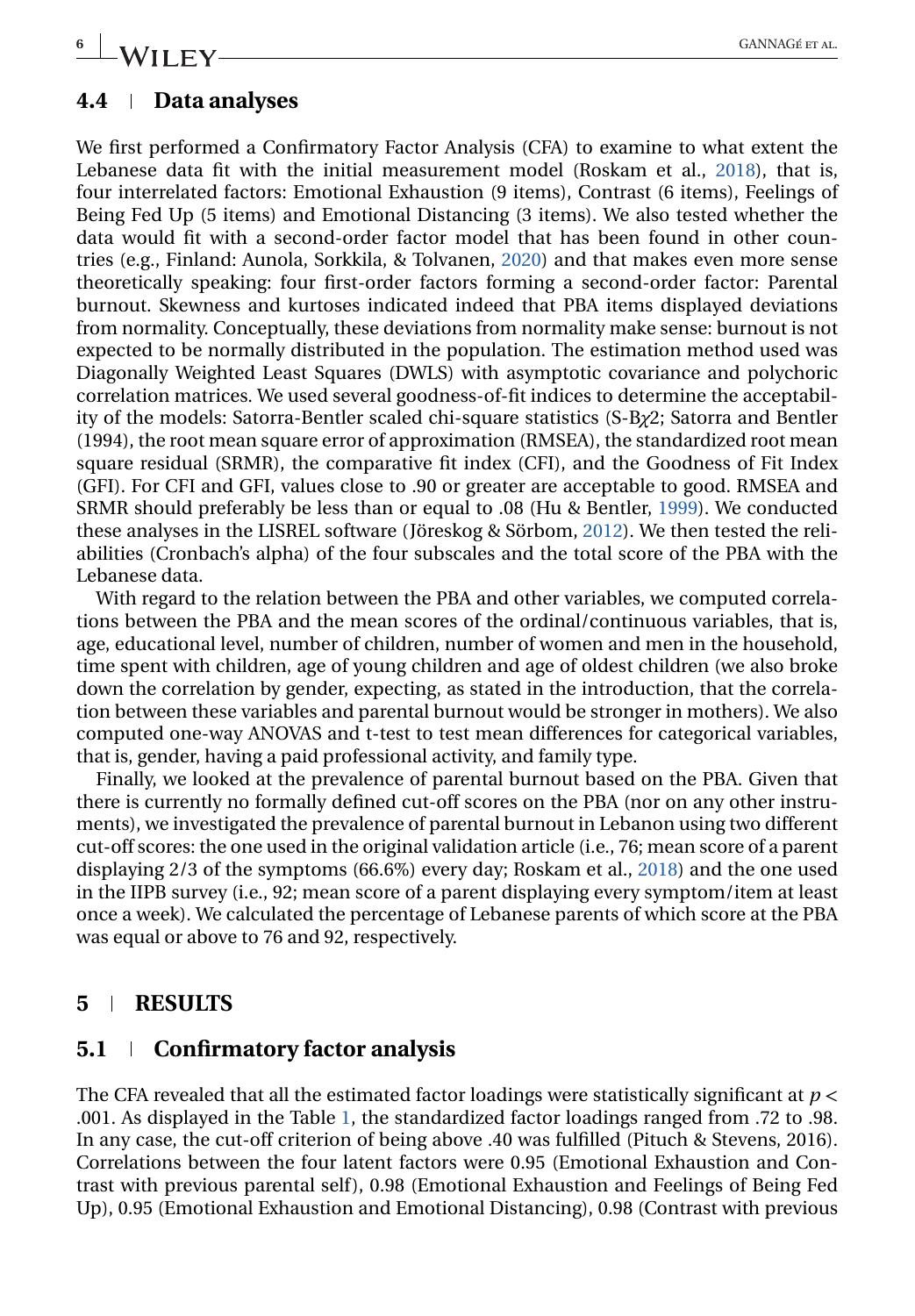لم أعد فخوراً بنفسى كوالد (والدة)

FU3 I feel like I can't take any more as a parent أشعر كوالد (والدة) بالإرهاق وبأنه "طفح الكيل"

**EX CO FU ED**

|  | EX4             | When I get up in the morning and have to face another day with<br>my child(ren), I feel exhausted before I've even started<br>أشعر بالتعب سلفاً عندما أستيقظ صباحاً ويكون علىّ أن أقضى يوماً آخر مع أولادي | 0.94 |      |  |
|--|-----------------|------------------------------------------------------------------------------------------------------------------------------------------------------------------------------------------------------------|------|------|--|
|  | EX <sub>2</sub> | I have the sense that I'm really worn out as a parent<br>أشعر بأننى لم أعد قادراً (قادرة) فعلاً على التحمّل باعتباري والداً (والدة)                                                                        | 0.91 |      |  |
|  | EX1             | I feel completely run down by my role as a parent<br>أشعر بالتعب الشديد بسبب دورى كوالد (والدة)                                                                                                            | 0.91 |      |  |
|  | EX <sub>6</sub> | I have zero energy for looking after my child(ren)<br>لا أملك الطاقة والقوة للتعامل مع أولادي                                                                                                              | 0.90 |      |  |
|  | EX <sub>5</sub> | I find it exhausting just thinking of everything I have to do for my<br>child(ren)<br>أشعر بالإرهاق لدى التفكير في كلِّ ما يتعيَّن عليَّ القيام به من أجل أولادي                                           | 0.88 |      |  |
|  | EX8             | I sometimes have the impression that I'm looking after my<br>child(ren) on autopilot<br>أشعر بأننى أعتنى بأولادي بشكل آلي                                                                                  | 0.88 |      |  |
|  | EX7             | My role as a parent uses up all my resources<br>إنَّ دوري كوالد (والدة) يستنزف قواي بالكامل                                                                                                                | 0.86 |      |  |
|  | EX9             | I'm in survival mode in my role as a parent<br>إنني في حالة صمود وبقاء عند تأدية دورالوالد (والدة)                                                                                                         | 0.87 |      |  |
|  | EX3             | I'm so tired out by my role as a parent that sleeping doesn't seem<br>like enough<br>إنَّ أداء دور الوالد (الوالدة) يرهقني إرهاقاً فحتى النوم لا يستعيد نشاطى                                              | 0.81 |      |  |
|  | CO6             | I feel as though I've lost my direction as a dad/mum<br>أشعر بأننى أضعت طريقى في تأدية دوري كوالد (والدة)                                                                                                  |      | 0.90 |  |
|  | CO <sub>3</sub> | I'm ashamed of the parent that I've become<br>أشعر بالخجل من الحالة التي وصلت إليها كوالد (والدة)                                                                                                          |      | 0.98 |  |
|  | CO <sub>2</sub> | I tell myself that I'm no longer the parent I used to be<br>أعتقد أنني لم أعد أؤدى دور الوالد (الوالدة) نفسه كما كنت أفعل في السابق                                                                        |      | 0.86 |  |
|  | CO <sub>1</sub> | I don't think I'm the good father/mother that I used to be to my<br>child(ren)<br>أظنَّ أنني لم أعد أمثَّل الأب الصالح/الأم الصالحة لأولادي كما كنت أفعل في الماضي                                         |      | 0.89 |  |
|  | CO <sub>5</sub> | I have the impression that I'm not myself any more when I'm<br>interacting with my child(ren)<br>أشعر أننى لم أعد على طبيعتى عندما أتفاعل مع أولادي                                                        |      | 0.90 |  |
|  | CO <sub>4</sub> | I'm no longer proud of myself as a parent                                                                                                                                                                  |      | 0.94 |  |

<span id="page-6-0"></span>**TABLE 1** Standardized Regression Weights from CFA and reliability estimates for the final 23-item Arabic version in Lebanese sample

(Continues)

**0.89**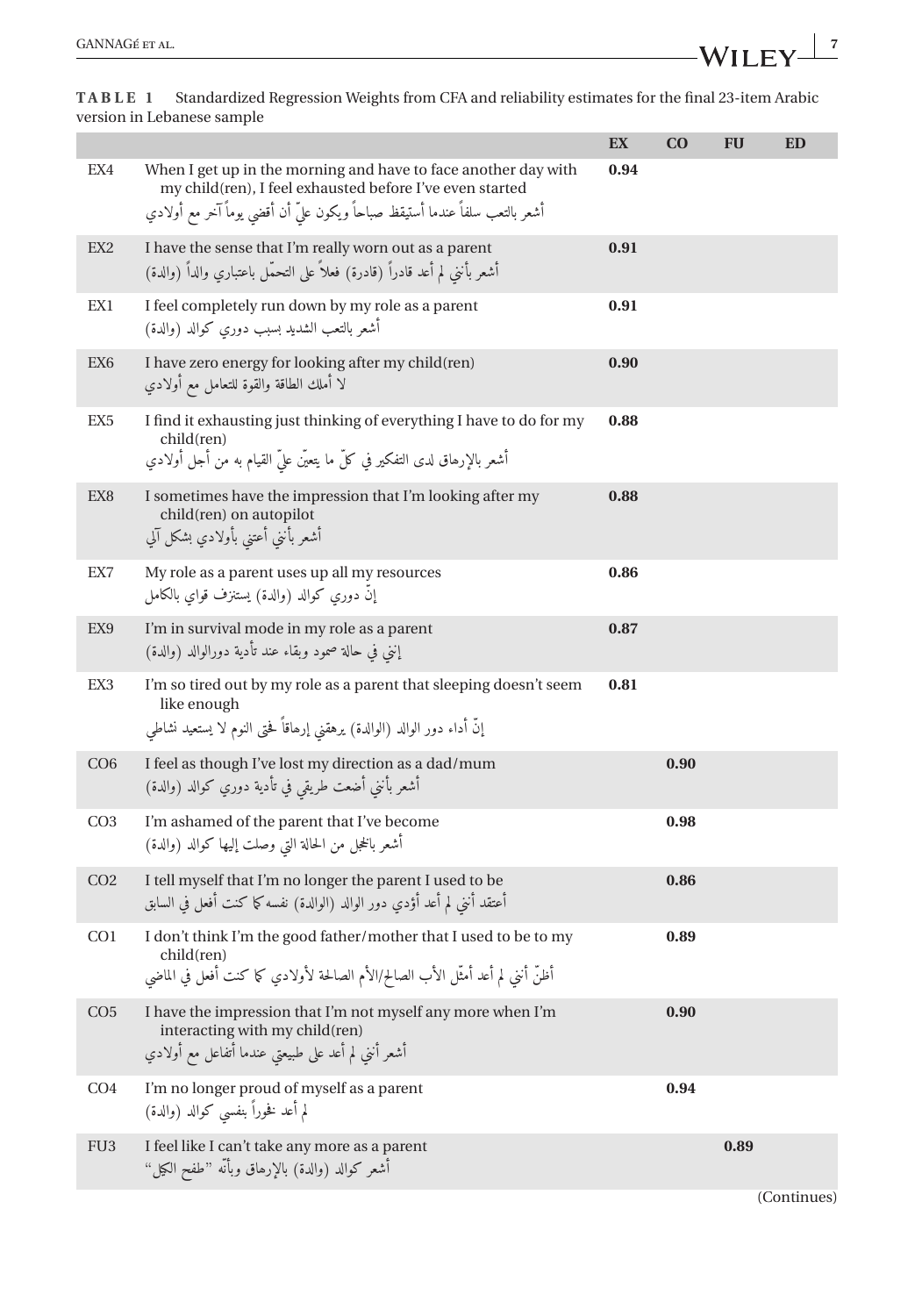# **8** GANNAGÉ ET AL.

|                 |                                                                                                                                                                                                                                                     | EX   | CO   | <b>FU</b> | ED   |
|-----------------|-----------------------------------------------------------------------------------------------------------------------------------------------------------------------------------------------------------------------------------------------------|------|------|-----------|------|
| FU1             | I can't stand my role as father/mother any more<br>لا يمكنني تُحمل أداء دور الوالد (الوالدة) بعد اليوم                                                                                                                                              |      |      | 0.94      |      |
| FU <sub>4</sub> | I feel like I can't cope as a parent<br>أشعر بأَنّ دوري كوالد (والدة) يثقل كاهلي                                                                                                                                                                    |      |      | 0.91      |      |
| FU <sub>2</sub> | I can't take being a parent any more<br>لم أعد أحتمل دوري كوالد (والدة) بعد اليوم                                                                                                                                                                   |      |      | 0.94      |      |
| FU <sub>5</sub> | I don't enjoy being with my child (ren)<br>لا أستمتع بقضاء الوقت مع أولادي                                                                                                                                                                          |      |      | 0.72      |      |
| ED <sub>3</sub> | I'm no longer able to show my child(ren) how much I love them<br>لم أعد أستطيع أن أظهر لأولادي كم أحبهم                                                                                                                                             |      |      |           | 0.92 |
| ED2             | Outside the usual routines (lifts in the car, bedtime, meals), I'm no<br>longer able to make an effort for my child (ren)<br>يستحيل علىّ أن أكَّرس نفسي لأولادي خارج النشاطات الروتينية (كمثل الرحلات بالسيارة،<br>ووقت الخلود إلى النوم، والوجبات) |      |      |           | 0.88 |
| ED1             | I do what I'm supposed to do for my child (ren), but nothing more<br>لا أقوم سوى بما يلزم لأولادي                                                                                                                                                   |      |      |           | 0.72 |
|                 | $\alpha$                                                                                                                                                                                                                                            | 0.97 | 0.95 | 0.92      | 0.80 |

*Note*. All Factor loadings >1.50|; EX, exhaustion in parental role; CO, contrast in parental self, FU, feelings of being fed up; ED, emotional distancing.

parental self and Feelings of Being Fed Up), 0.96 (Contrast with previous parental self and Emotional Distancing), and 0.93 (Feelings of Being Fed Up and Emotional Distancing).

In terms of model fit to the data, the chi square test was significant,  $S-B\chi^2(224) = 532.05$  (*p* < .001), indicating possible discrepancies or misfit. As the SEM is a large-sample technique, it is not uncommon to obtain a statistically significant chi-square test. Other fit measures demonstrated a very good fit to the data with CFI = .99, GFI = 1.00, RMSEA = .084; 90% CI, [.074, .093], and SRMR = .055. Likewise, considering the high correlations between the four factors and the theoretical conceptualization of parental burnout, we tested a secondorder model with the four factors as first-order factor and "Parental burnout" as secondorder factor. The results of the second-order model are presented in Figure [1.](#page-8-0) Similarly to the previous model, this higher order model showed a good fit to the data with S-B*χ*²(226)  $= 545.39$  ( $p < .001$ ), CFI = .99, GFI = 1.00, RMSEA = .085; 90% CI, [.076, .094], and SRMR = .055. These results confirmed the validity of both the first and second order factor internal structure of the Lebanese version of the PBA.

### **5.2 Reliabilities**

We tested the internal consistency (Cronbach's alpha) of the four subscales and the total score of the PBA with the Lebanese data. The examination of the reliabilities of the original four subscale and global score showed that Cronbach's alphas were *α* = .97 for exhaustion, *α* = .95 for contrast, *α* = .92 for feelings of being fed up and *α* = .80 for emotional distancing. Reliability for the total score of the PBA was .98. All our construct obtained Cronbach's alpha above the threshold of 0.80.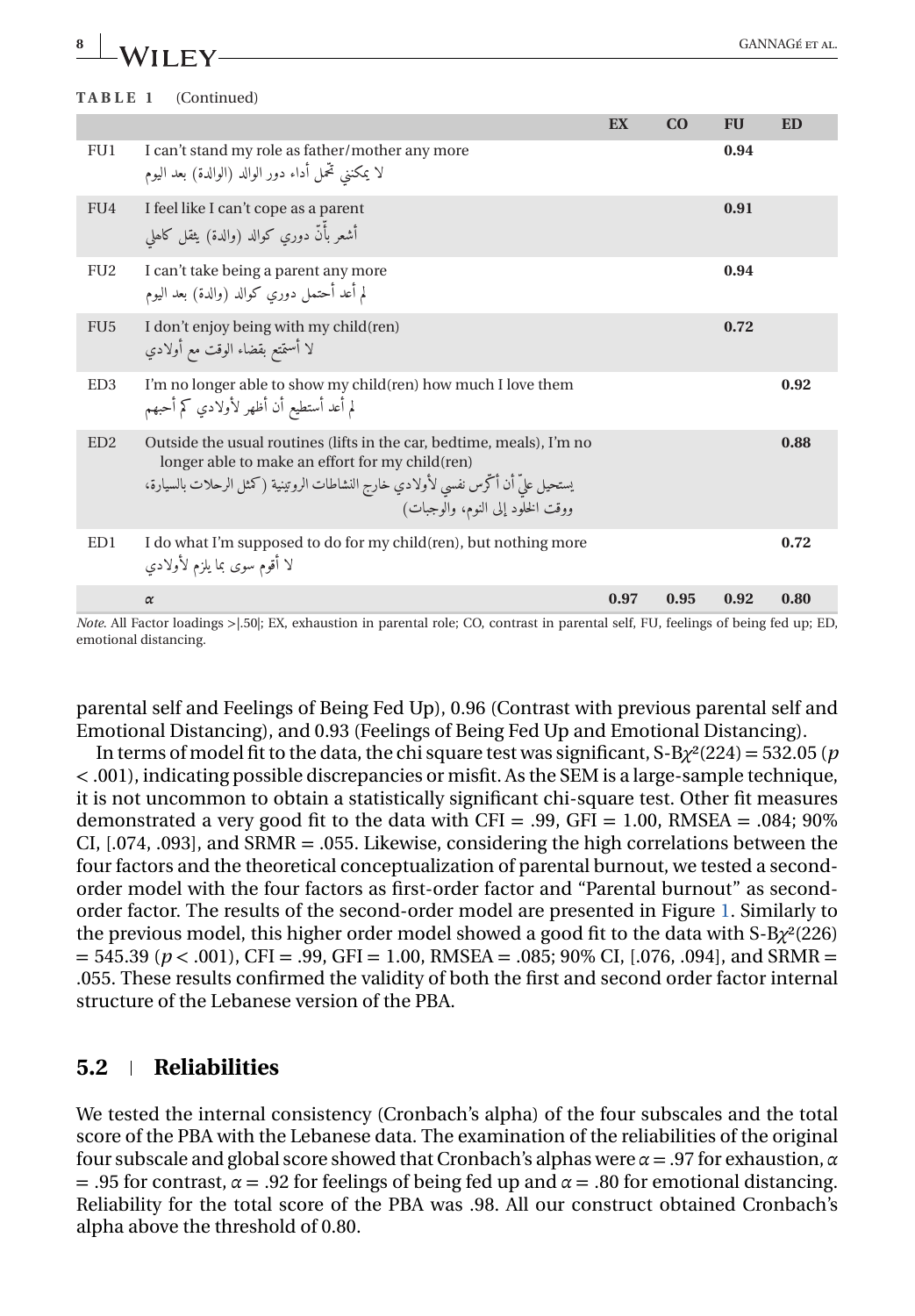<span id="page-8-0"></span>

**FIGURE 1** Results of the confirmatory factor analysis for the second order factor model of the PBA

#### **5.3 Relations with other variables**

Descriptive statistics are given in Table [2.](#page-9-0) We compared the mean level of parental burnout according to gender. Contrary to what was expected, we did not find significant differences in the prevalence of parental burnout between mothers and fathers, either in the total score or in the four subscales. However, mothers displayed higher levels of burnout than fathers in the total score and the four subscales.

In terms of professional activity, contrary to what was expected, we did not find significant differences between parents with a paid professional activity and parents who do not exercise a gainful professional activity.

As regards the bivariate relations between parental burnout and ordinal or continuous sociodemographic variables, the correlations are low to moderate (Table [3\)](#page-10-0). For the mothers, some variables as their age, educational level, age of the oldest child and the number of hours spent with the child are significantly related to the global score of parental burnout. For the fathers, the number of hours spent with the child is highly correlated with parental burnout. Results showed also that less educated mothers displayed higher parental burnout than those with a university diploma. Having a certain level of education gives the women better opportunities to pursue various life goals (Roskam et al., [2017\)](#page-13-0).

#### **5.4 Prevalence of parental burnout**

Depending on the cut-off score used (i.e., 76 or 92), the analyses yielded a prevalence of parental burnout of 6.5% (7.5% among mothers, 4.5% among the fathers) or 5.5% (6.7% among mothers, 3% among the fathers), respectively, in Lebanese parents.

#### **6 DISCUSSION**

The present study constituted a preliminary investigation of the psychometric properties of the Lebanese translation of the PBA. It shows that the PBA is a valid and reliable measure for Lebanese parents. We both replicated the initial factor structure with its four dimensions and provided support to the second-order factor model encompassing the four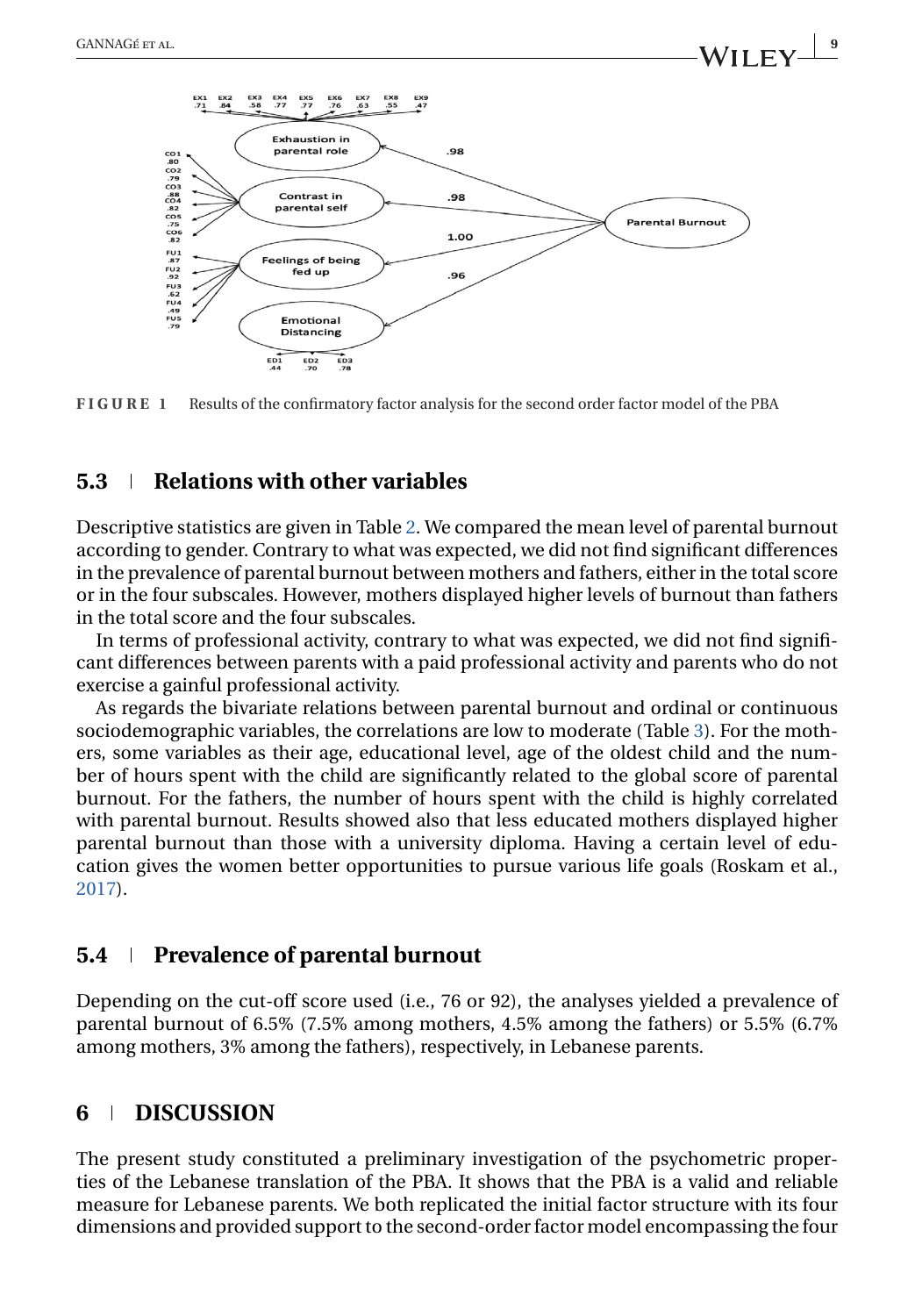|                                                                                                                                     |     |                 |                 |                    |                 |             |          | Ê           |          | <b>Total Score</b> |          |
|-------------------------------------------------------------------------------------------------------------------------------------|-----|-----------------|-----------------|--------------------|-----------------|-------------|----------|-------------|----------|--------------------|----------|
|                                                                                                                                     |     | M(SD)           | Valeur <i>p</i> | M(SD)              | Valeur <i>p</i> | M(SD)       | Valeur p | M(SD)       | Valeur p | M(SD)              | Valeur p |
| Gender                                                                                                                              |     |                 |                 |                    |                 |             |          |             |          |                    |          |
| Mothers                                                                                                                             | 134 | 9.74 (13.05)    | 0.408           | 4.32 (7.49)        | 0.279           | 3.93(6.41)  | 0.811    | 2.4(3.36)   | 0.873    | 20.39 (29.19)      | 0.474    |
| Fathers                                                                                                                             | 66  | 8.21 (10.38)    |                 | 3.23(4.7)          |                 | 3.74 (4.62) |          | 2.32 (2.91) |          | 17.5 (21.08)       |          |
| Family type                                                                                                                         |     |                 |                 |                    |                 |             |          |             |          |                    |          |
| Two-parent family                                                                                                                   | 187 | 8.8 (11.74)     | 0.013           | 3.7(6.31)          | 0.057           | 3.63 (5.46) | < 0.01   | 2.2(3.04)   | < 0.01   | 18.32 (25.29)      | < 0.01   |
| Single-parent family 10 12.9 (14.97)                                                                                                |     |                 |                 | 6.8 (10.73)        |                 | 5.9(8.9)    |          | 4.7 (5.03)  |          | 30.3 (39.19)       |          |
| Having a paid professional activity                                                                                                 |     |                 |                 |                    |                 |             |          |             |          |                    |          |
| Yes                                                                                                                                 |     | 135 9.47 (11.9) | 0.691           | $3.65(5.72)$ 0.413 |                 | 3.8(5.42)   | 0.809    | 2.31 (2.97) | 0.709    | 19.24 (24.73)      | 0.881    |
| $\frac{1}{2}$                                                                                                                       |     | 65 8.74 (12.96) |                 | 4.6(8.41)          |                 | 4.02 (6.76) |          | 2.49 (3.68) |          | 19.85 (30.77)      |          |
| <i>Note EX, exhaustion in parental role;</i> CO, contrast in parental self; FU, feelings of being fed up; ED, emotional distancing. |     |                 |                 |                    |                 |             |          |             |          |                    |          |

<span id="page-9-0"></span>**10 WHFY** GANNAGÉ ET AL.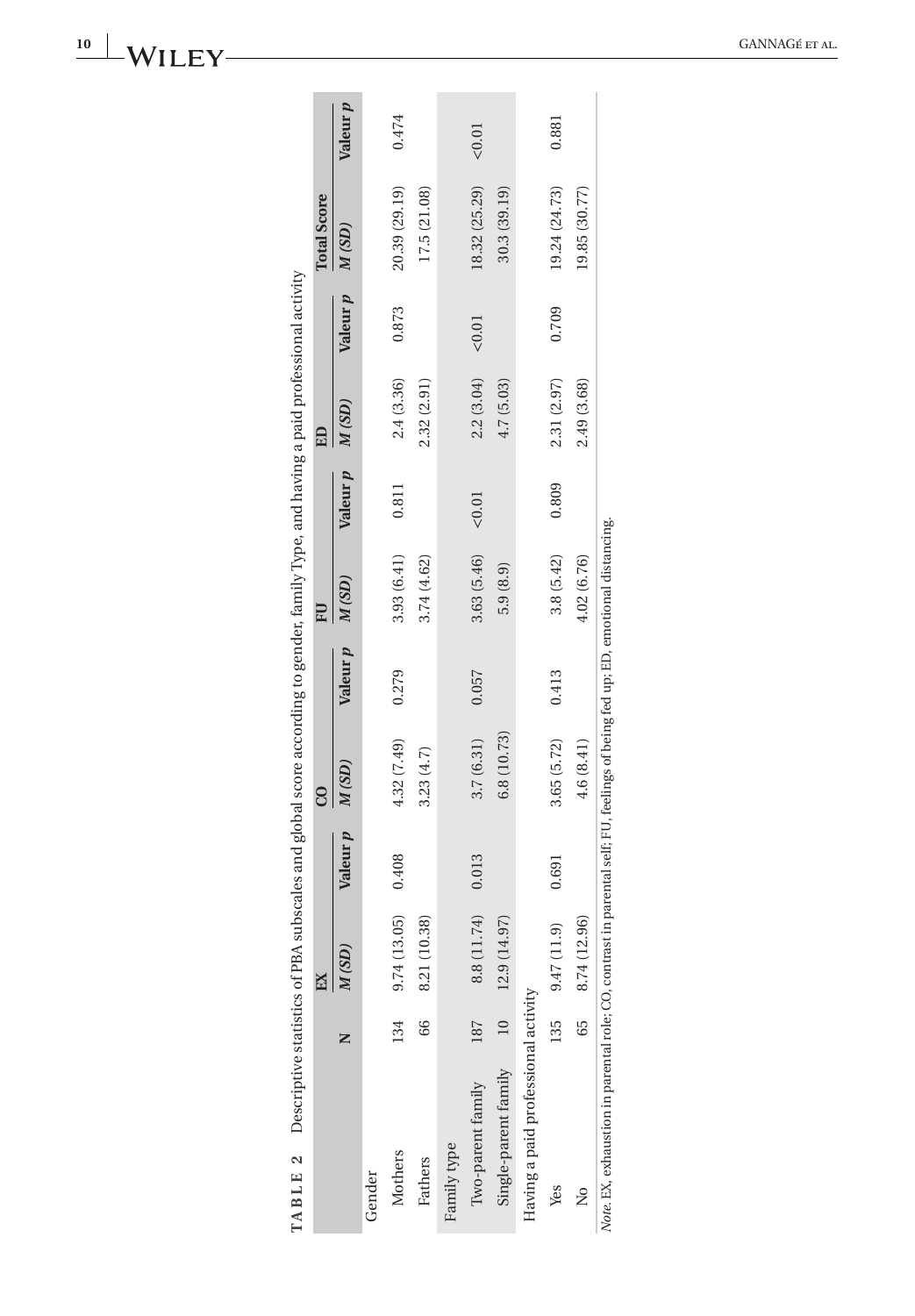|                           |            | <b>PBA</b>           | <b>EX</b>            | CO                   | <b>FU</b>          | <b>ED</b>            |
|---------------------------|------------|----------------------|----------------------|----------------------|--------------------|----------------------|
| Age                       | Father     | $-.17$               | $-.19$               | $-.16$               | $-.14$             | $-.06$               |
|                           | Mother     | $.22*$               | $.20*$               | $.23***$             | $.22*$             | $.22***$             |
|                           | <b>All</b> | .12                  | .09                  | .13                  | .13                | $.14$ <sup>*</sup>   |
| <b>Educational level</b>  | Father     | .13                  | .19                  | .06                  | .12                | .00.                 |
|                           | Mother     | $-.18$ <sup>*</sup>  | $-.08$               | $-.25$ **            | $-.23$ **          | $-.28$ <sup>**</sup> |
|                           | All        | $-.10$               | .00.                 | $-.17*$              | $-.14$             | $-.20**$             |
| Number of children        | Father     | .01                  | $-.06$               | .08                  | .01                | .16                  |
|                           | Mother     | $.21$ <sup>*</sup>   | $.17^{\ast}$         | $.22$ <sup>**</sup>  | $.21^{\circ}$      | $.25***$             |
|                           | <b>All</b> | $.15^*$              | .10                  | $.18***$             | $.16^{\ast}$       | $.22***$             |
| Age of oldest child       | Father     | $-.06$               | $-.11$               | $-.03$               | $-.05$             | .05                  |
|                           | Mother     | $.30^{\ast\ast}$     | $.25***$             | $.32\sp{*}$          | $.31^{\ast\ast}$   | $.35^{\ast\ast}$     |
|                           | All        | $.21***$             | $\boldsymbol{.15}^*$ | $.24***$             | $.21***$           | $.26***$             |
| Age of youngest child     | Father     | $-.12$               | $-.14$               | $-.07$               | $-.11$             | $-.06$               |
|                           | Mother     | $.24\sp{^\ast}$      | $.20^*$              | $.26***$             | $.25***$           | $.28^{\ast\ast}$     |
|                           | All        | $.15$ <sup>*</sup>   | .11                  | $.18***$             | $.16*$             | .18                  |
| Number of women           | Father     | $-.04$               | .01                  | $-.13$               | $-.04$             | $-.02$               |
|                           | Mother     | .12                  | .15                  | .09                  | .09                | .06                  |
|                           | All        | .08                  | .11                  | .04                  | .06                | ${\bf .04}$          |
| Number of men             | Father     | $\cdot^{\mathrm{c}}$ | $\cdot^{\mathrm{c}}$ | $\cdot^{\mathrm{c}}$ | $\cdot^\mathrm{c}$ | $\cdot^{\mathrm{c}}$ |
|                           | Mother     | .00                  | .03                  | .00                  | $-.05$             | $-.05$               |
|                           | All        | .00                  | .03                  | .00                  | $-.04$             | $-.04$               |
| Hours spent with children | Father     | $.42***$             | $.45***$             | $.26*$               | $.35^{\ast\ast}$   | $.46***$             |
|                           | Mother     | $.30^{\ast\ast}$     | $.31^{\ast\ast}$     | $.28^{\ast\ast}$     | $.26***$           | $.29***$             |
|                           | <b>All</b> | $.32***$             | $\mathbf{.33}^{**}$  | $.28***$             | $.26***$           | $.30**$              |

<span id="page-10-0"></span>**TABLE 3** Correlations between the PBA and sociodemographic variables in Lebanese parents

*Note.* \**p* < .05, \*\**p* < .01, <sup>c</sup>cannot be computed because at least one of the variables is constant; EX, exhaustion in parental role; CO, contrast in parental self; FU, feelings of being fed up; ED, emotional distancing.

first-order factors and a second-order factor, that is, Parental Burnout. However, this should not obscure some particularities of the cultural context of parenting in Lebanon. Despite the influence of occidental culture on the Lebanese society, parenting is considered as a sacred duty imposed by both religious and social rules; exhausted parents may feel guilty and ashamed if they evoke being overwhelmed by their children. As we mentioned above, family ties grew stronger during the war and the family unit became a solid point of attachment constituting a protective agent from external violence. Parents would not dare thus to admit not enjoying being with kids, by fear of punishment: thoughts may turn into reality.

This being said, and despite the fact that all parents were interviewed face-to-face which considerably increase social desirability, we found a point-prevalence of 6.5% (using the cut-off score of 76) or 5.5% (using the cut-off score of 92) in Lebanese parents. Given the context explained in the previous paragraph, it can be assumed that prevalence would have been higher if questionnaires were filled-in individually and anonymously. Therefore, although the prevalence of parental burnout reported here appears to place Lebanon around the median of the 40 countries surveyed in the IIPB study (IIPB Consortium,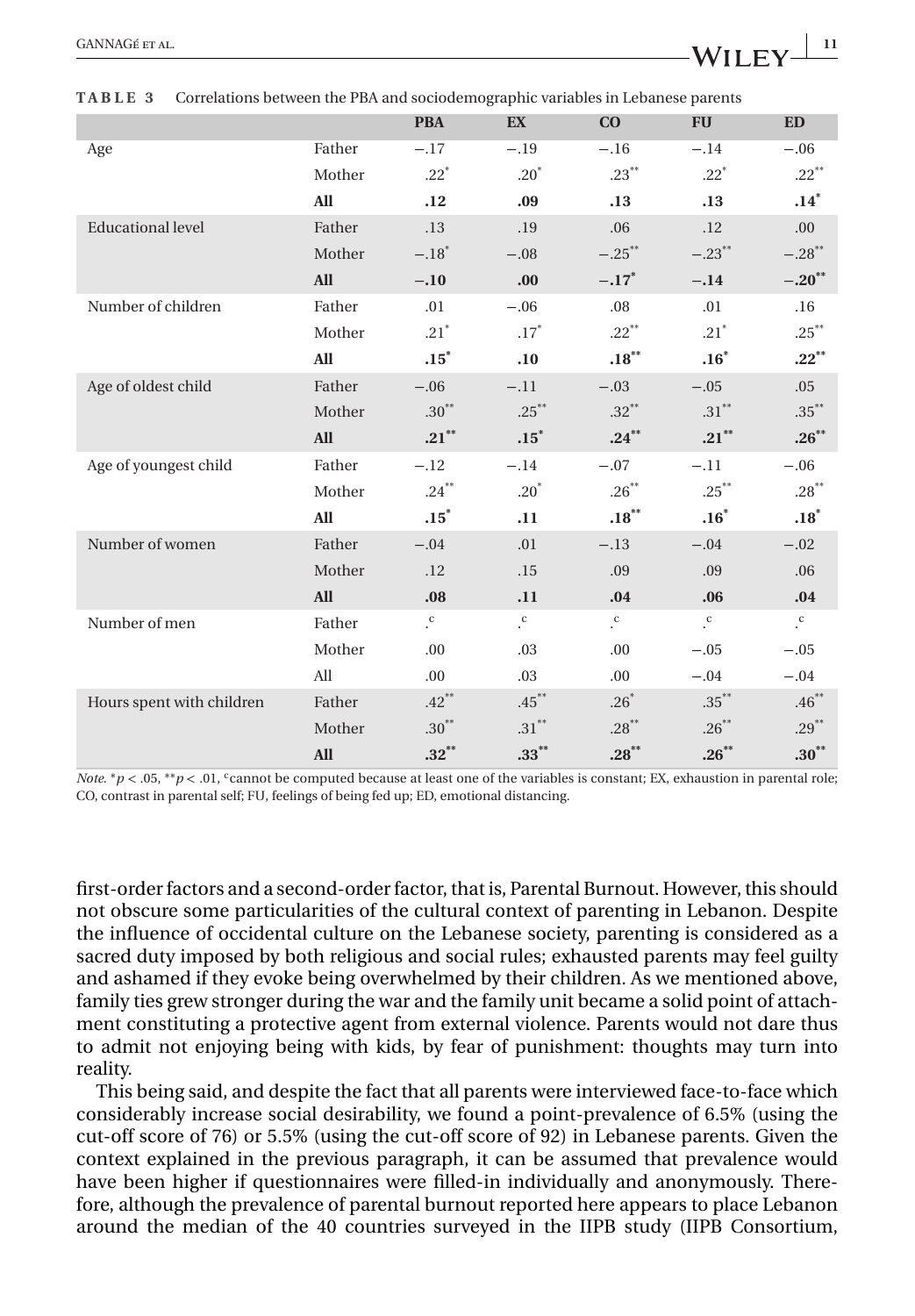submitted for publication), Lebanon might actually figure in the list of countries most at risk of parental burnout.

Another striking finding is indeed that this study did not reveal any significant gender difference in parental burnout. This result can either be a biased result attributable to the data collection method (face-to-face interviews); in this case, mothers might be reluctant to reveal intense feelings of exhaustion in a face-to-face interview, by fear of negative judgment. It is also possible that this absence of gender difference reflects a true gender equality, explained by the fact that in times of war, gender relations were renegotiated and women have acquired new skills and unfamiliar role. Since the passage of UN Security Council Resolution 1325 on mainstreaming gender issues in conflict, the international community has given attention to the impact of war on women and the role of women in peace-building (Nusair, [2009\)](#page-13-0). Funds were provided for the empowerment of women in the context of post war and conflict resolution. Gender mainstreaming is a strategy for making women's as well as men's concerns and experiences an integral part of the design, implementation, monitoring, and evaluation of policies and programs. This strategy aims to diminish inequality between men and women and to increase adoption of a specialist attitude considering that women are equal to men but socialized in different roles.

Concerning the influence of some sociodemographic factors such as the educational level, the number of children, the age of the oldest child, the number of hours spent with children, the results confirm the usefulness of studying parental burnout, looking at each specific dimension (Table [3\)](#page-10-0). The association between mothers' burnout and the age of the eldest child could be explained by the fact that Lebanese mothers are very close to their children. Most of them were children of the war. Real events due to the war that took place during their childhood affect their mental health. They cannot carry out the normal functions of support that they are supposed to ensure. They feel excessively attached to their child and have concerns about his future. Watching him growing up puts them under great stress and reactivates in them a separation anxiety that they have experienced during the war (Gannagé, [2019\)](#page-12-0).

Our results indicate also that parental burnout is higher in single-parent families than in two-parent families. We found significant differences for the total score, *F*(2, 196) = 4.86,  $p < .001$ , for exhaustion,  $F(2, 196) = 4.48$ ,  $p < .01$ , for Feelings of Being Fed Up,  $F(2, 196) = .01$ 196) = 6.92, *p* < .001 and for emotional distancing, *F*(2, 196) = 5.17, *p* < .001. Our findings are consistent with previous literature on parental burnout, parental stress and partner support (Mikolajczak et al., [2018;](#page-13-0) Mikolajczak et al., [2019;](#page-13-0) Mikolajczak et al., [2020;](#page-13-0) Sánchez-Rodríguez, Perier, Callahan, & Séjourné, [2019\)](#page-13-0). Lebert-Charron, Dorard, Boujut, and Wendland [\(2018\)](#page-13-0) also reported that parental burnout was higher among single mothers.

The analysis of the results at the facet level also yielded interesting findings. The fact that exhaustion is associated to emotional distancing in Lebanese parents is particularly noteworthy because emotional distancing is not congenial to Lebanese culture that tends to promote interdependence, relationality and connectivity (Joseph, [1993\)](#page-13-0), viz. that valorize linkage, bonding and sociability. In "relational" and "connected" cultures, persons' boundaries are relatively fluid so that persons feel a part of significant others (Joseph, [1993, p.](#page-13-0) 467). It is interesting to note that even in these type of cultures, emotional exhaustion can lead to emotional distancing. The analysis between sociodemographic variables and facets of parental burnout suggest that being an older mother is a risk factor for emotional distancing. Having many children and having a low educational level are all significant risk factor for emotional distancing.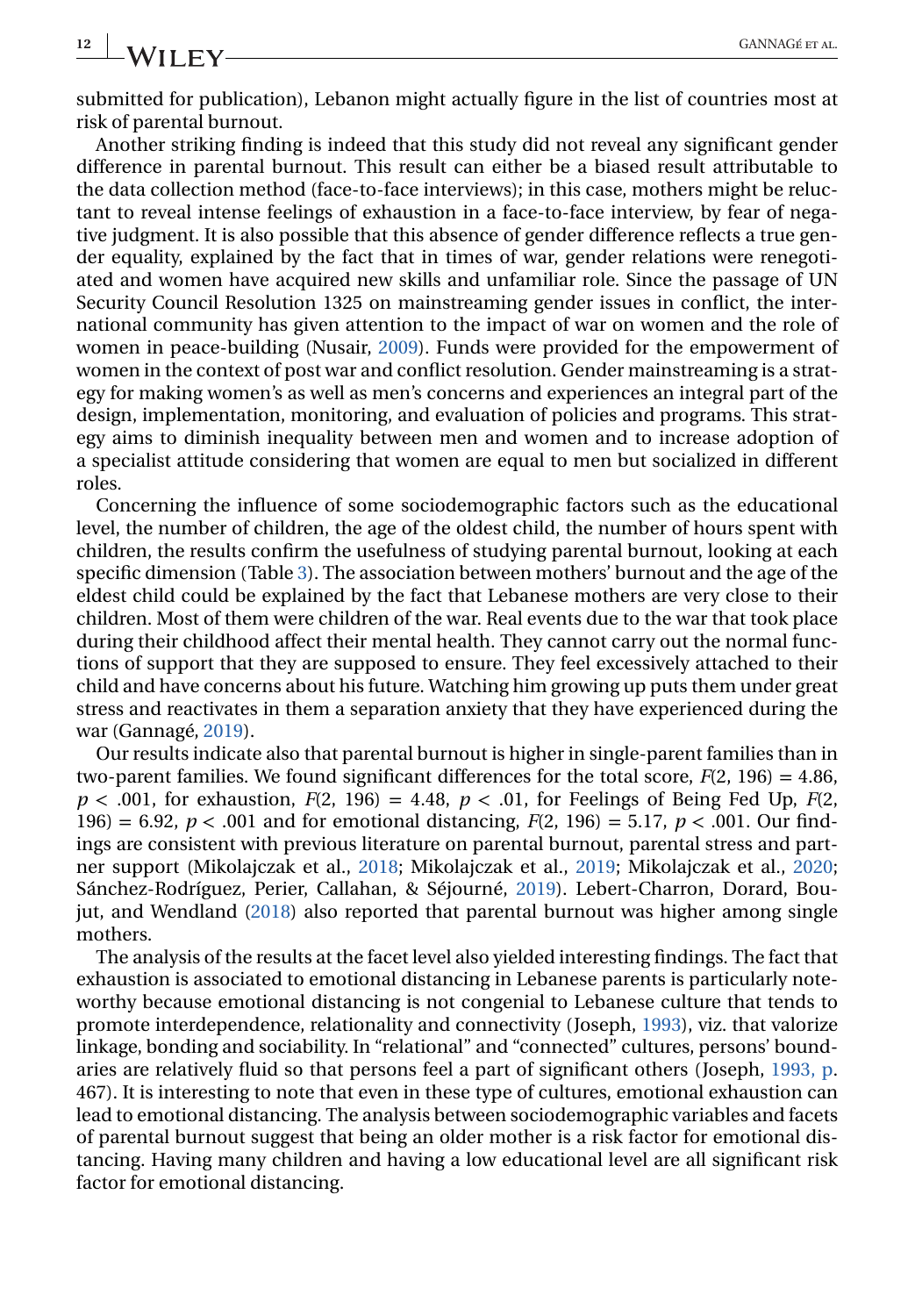#### <span id="page-12-0"></span>**7 LIMITATIONS AND RECOMMENDATIONS FOR FUTURE RESEARCH**

This study identified interesting findings. However, some limitations must be acknowledged, which leave ample room for future research. The first and most obvious limitation is the sample size, which is relatively small  $(N = 200)$ . Future studies in Lebanon would benefit from relying on larger sample sizes. The second potential limitation is that our parents were recruited face to face and completed a paper-and-pencil version of the PBA. It is likely that results in terms of prevalence would have been different if a fully anonymous online survey had been used. Third, neglect and violence toward children as well as escape and suicidal ideations are shown to be specific consequences of PBA (Mikolajczak et al., [2018;](#page-13-0) Mikolajczak et al., [2019\)](#page-13-0). A next step in the validation process should be to test the prospective prediction of these specific consequences (and any other consequence that might be relevant for Lebanese parents) using the PBA. This being said, this limitation can also be viewed as a strength as it shows that even in a culture that values family and that promotes interdependence, "relationality" and "connectivity, parents openly admit that they are sometimes so exhausted that they are emotionally distant and fed-up of their children. Despite these limitations, it is our hope that this preliminary validation study of the PBA-Lebanese will facilitate future research on parental burnout in Lebanon and explore in deeper details the challenges of families living in vulnerable conditions, such as families with a child diagnosed with a disability, or families living in precarious socio-economic conditions, in comparison with ''typical'' families.

#### **8 FOLLOW-UP NOTE**

The present study shows that Lebanon might actually figures in the list of countries most at risk of parental burnout. After the August 4, 2020 explosion at the Port of Beirut that killed at least 200 people and injured around 5,000 others, the prevalence of parental burnout might certainly increase. In this context, the therapists have to be aware that culture is composed of values that constitute protective factors against PBA. Psychologists have to promote the importance of cultural factors that in influencing what is possible for parents to achieve will help vulnerable people to become more resilient.

#### **ORCID**

*Myrna Gannagé* <https://orcid.org/0000-0002-3761-0449> *Moïra Mikolajczak* <https://orcid.org/0000-0002-7333-1578>

#### **REFERENCES**

- Aunola, K., Sorkkila, M., & Tolvanen, A. (2020). Validity of the Finnish version of the Parental Burnout Assessment (PBA). *Scandinavian Journal of Psychology*, *61*, 714–722, [https://doi.org/10.1111/sjop.12654.](https://doi.org/10.1111/sjop.12654)
- Chamoun, M. (1967). Problèmes de la famille au Liban. *Travaux et jours*, *25*, 13–40.
- Davis, N., & Carter, A. (2008). Parenting stress in mothers and fathers of toddlers with autism spectrum disorders: Associations with child characteristics. *Journal of Autism and Developmental Disorders*, *38*(7), 1278–1291. <https://doi.org/10.1007/s10803-007-0512-z>
- Gannagé, M. (1999). *L'enfant, les parents et la guerre, une étude clinique au Liban*. Paris: Editions ESF.
- Gannagé, M. (2019). Is the clinical presentation and treatment of trauma in children of war compatible with the concept of diagnosis? *Bulletin de psychologie. 72*, Numéro 559, 29–36.
- Hu, L. T., & Bentler, P. M. (1999). Cutoff criteria for fit indexes in covariance structure analysis: Conventional criteria versus new alternatives. *Structural Equation Modeling: A Multidisciplinary Journal*, *6*, 1–55. [https:](https://doi.org/10.1080/10705519909540118) [//doi.org/10.1080/10705519909540118](https://doi.org/10.1080/10705519909540118)
- Jöreskog, K. G., & Sörbom, D. (2012). *LISREL 9 for Windows [Computer software]*. Skokie, IL: Scientific Software International, Inc.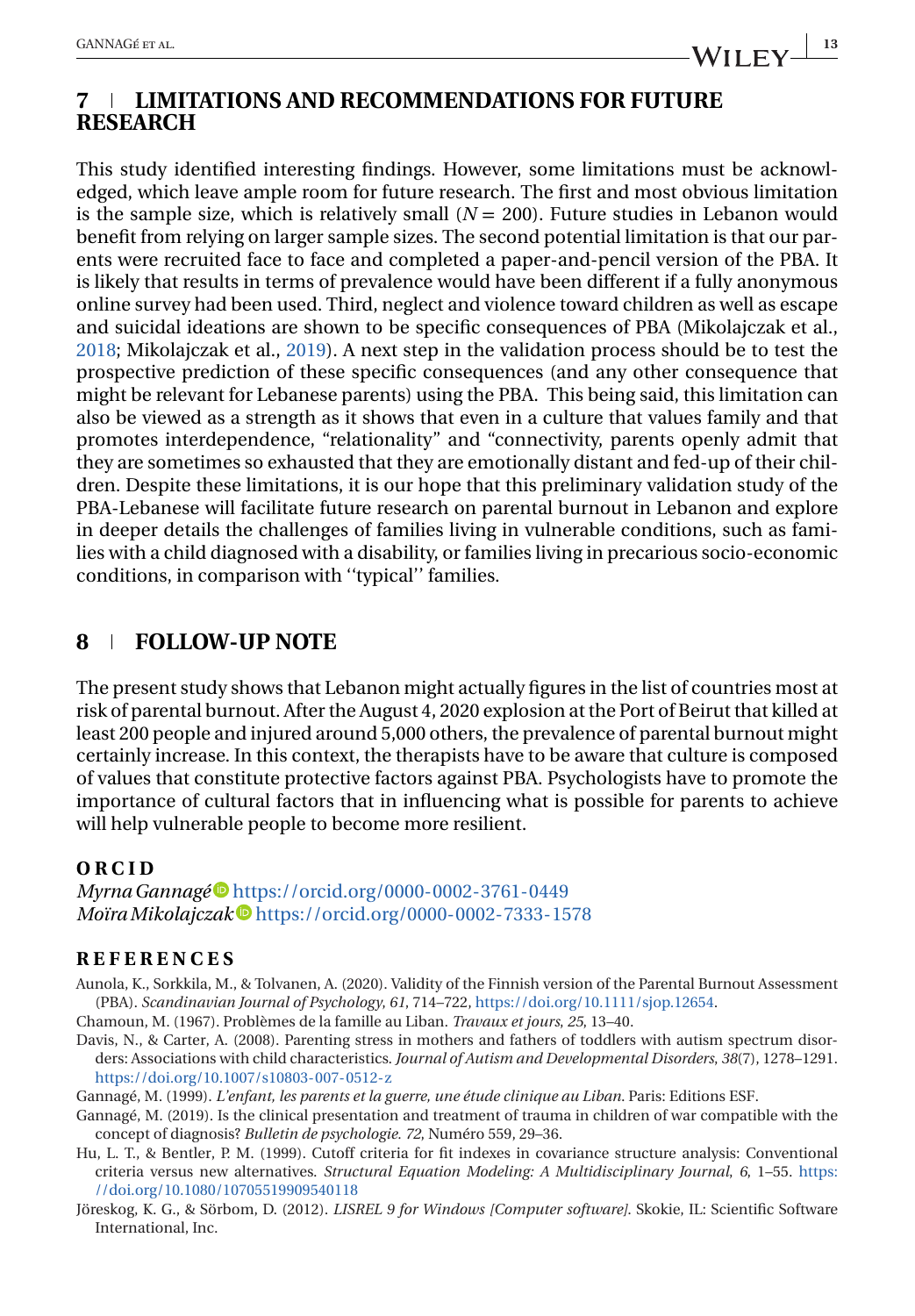### <span id="page-13-0"></span>**14 WII FV**

- Joseph, S. (1993). Gender and relationality among Arab families in Lebanon. *Feminist Studies*, *19*(3), 456–486. Retrieved from <https://www.jstor/org:sTable:3178097>
- Lebert-Charron, A., Dorard, G., Boujut, E., & Wendland, J. (2018). Maternal burnout syndrome: Contextual and psychological associated factors. *Frontiers in Psychology*, *9*, 885. <https://doi.org/10.3389/fpsyg.2018.00885>
- Le Vigouroux, S., & Scola, C. (2018). Differences in parental burnout: Influence of demographic factors and personality of parents and children. *Frontiers in Psychology*, *9*, 887. [https://doi.org/10.3389/fpsyg.2018.00887.](https://doi.org/10.3389/fpsyg.2018.00887)
- Lindström, C., Åman, J., & Norberg, A. L. (2009). Increased prevalence of burnout symptoms in parents of chronically ill children. *Acta Paediatrica*, *99*, 427–432. <https://doi.org/10.1111/j.1651-2227.2009.01586.x>
- Lindström, C., Aman, J., & Norberg, A. (2011). Parental burnout in relation to sociodemographic, psychosocial and personality factors as well as disease duration and glycaemic control in children with Type 1 diabetes mellitus. *Acta Paediatrica*, *100*, 1011–1017. <https://doi.org/10.1111/j.1651->
- Maslach, C., & Jackson, S. E. (1981). The measurement of experienced burnout. *Journal of Organizational Behavior*, *2*, 99–113. <https://doi.org/10.1002/job.4030020205>
- Mikolajczak, M., Raes, M. E., Avalosse, H., & Roskam, I. (2017). Exhausted parents: Sociodemographic, childrelated, parent-related, parenting and family-functioning correlates of parental burnout. *Journal of Child and Family Studies*, *27*(2), 602–614. [https://doi.org/10.1007/s10826-017-0892-4.](https://doi.org/10.1007/s10826-017-0892-4)
- Mikolajczak, M., & Roskam, I. (2018). A theoretical and clinical framework for parental burnout: The balance between risks and resources (BR2). *Frontiers in Psychology*, *9*, 886. [https://doi.org/10.3389/fpsyg.2018.00886.](https://doi.org/10.3389/fpsyg.2018.00886)
- Mikolajczak, M., Brianda, M. E., Avalosse, H., & Roskam, I. (2018). Consequences of parental burnout: A preliminary investigation of escape and suicidal ideations, sleep disorders, addictions, marital conflicts. *Child Abuse & Neglect*, *80*, 134–145. <https://doi.org/10.1016/j.chiabu.2018.03.025>
- Mikolajczak, M., Gross, J. J., & Roskam, I. (2019). Parental burnout: What is it and why does it matter? *Clinical Psychological Science*, *7*, 1319–1329. [https://doi.org/10.1177/2167702619858430.](https://doi.org/10.1177/2167702619858430)
- Mikolajczak, M., Gross, J. J., Stinglhamber, F., Norberg, A. L., & Roskam, I. (2020). Is parental burnout distinct from job burnout and depressive symptomatology? *Clinical Psychological Science*, *8*(4), 673–689. https://doi.org/10.1177%2F2167702620917447
- Norberg, A-L. (2007). Burn-out in mothers and fathers of children surviving brain tumour. *Journal of Clinical Psychology in Medical Settings*, *14*(2), 130–137. <https://doi.org/10.1007/s10880-007-9063-x>
- Norberg, A-L., Mellgren, K., Winiarski, J., & Forinder, U. (2014). Relationship between problems related to child late effects and parent burnout after pediatric hematopoietic stem cell transplantation. *Pediatric Transplantation*, *18*(3), 302–309. <https://doi.org/10.1111/petr.12228>
- Nusair, I. (2009). Gender mainstreaming and feminist organizing in the Middle East, in *Women and war in the Middle East*. London: Zed Books.
- Pelsma, D. M. (1989). Parent burnout: Validation of the Maslach Burnout Inventory with a sample of mothers. *Measurement and Evaluation in Counseling and Development*, *22*, 81–87.
- Picardi, A., Gigantesco, A., Tarolla, E., Stoppioni, V., Cerbo, R., Cremonte, M., Alessandri, G., Lega, I., Nardocci, F., (2018). Parental burden and its correlates in families of children with autism spectrum disorder: A multicentre study with two comparison groups. *Clinical Practice and Epidemiology in Mental Health*, *14*(1), 143–176. [https:](https://doi.org/10.2174/1745017901814010143) [//doi.org/10.2174/1745017901814010143](https://doi.org/10.2174/1745017901814010143)
- Pituch, K. A., & Stevens, J. P. (2015). *Applied multivariate statistics for the social sciences analyses with SAS and IBM's SPSS* (6th ed.). Abingdon, UK: Routledge.
- Roskam, I., Raes, M.-E., & Mikolajczak, M. (2017). Exhausted parents: Development and preliminary validation of the parental burnout inventory. *Frontiers in Psychology*, *8*, 163. <https://doi.org/10.3389/fpsyg.2017.00163>
- Roskam, I., Brianda, M-E., & Mikolajczak, M. (2018). A Step Forward in the Conceptualization and Measurement of Parental Burnout: The Parental Burnout Assessment (PBA). *Frontiers in Psychology*, *9*, 758. [https://doi.org/](https://doi.org/10.3389/fpsyg.2018.00758) [10.3389/fpsyg.2018.00758](https://doi.org/10.3389/fpsyg.2018.00758)
- Roskam, I., & Mikolajczak, M. (2020). Gender differences in the nature, antecedents and consequences of parental burnout. *Sex Roles*, *83*(7–8), 485–498.
- Sánchez-Rodríguez, R., Perier, S., Callahan, S., & Séjourné, N. (2019). Revue de la littérature relative au burnout parental. [Review of the change in the literature on parental burnout.]. *Canadian Psychology/Psychologie canadienne*, *60*, 77–89. <https://doi.org/10.1037/cap0000168>
- Tannous, A. (1942). Group behavior in the village community of Lebanon. *American Journal of Sociology*, *48*(2), 231–239.
- Zaatari, Z. (2006). The Culture of Motherhood: An avenue for women's civil participation in South Lebanon. *Journal of Middle East Women's Studies*, *2*(1), 33–64. Retrieved from <https://www.jstor.org/stable/40326887>
- Zaatari, Z. (2018). Lebanon. In Suad Joseph (Ed.), *Arab family studies: Critical reviews*. New York, NY: Syracuse University Press.